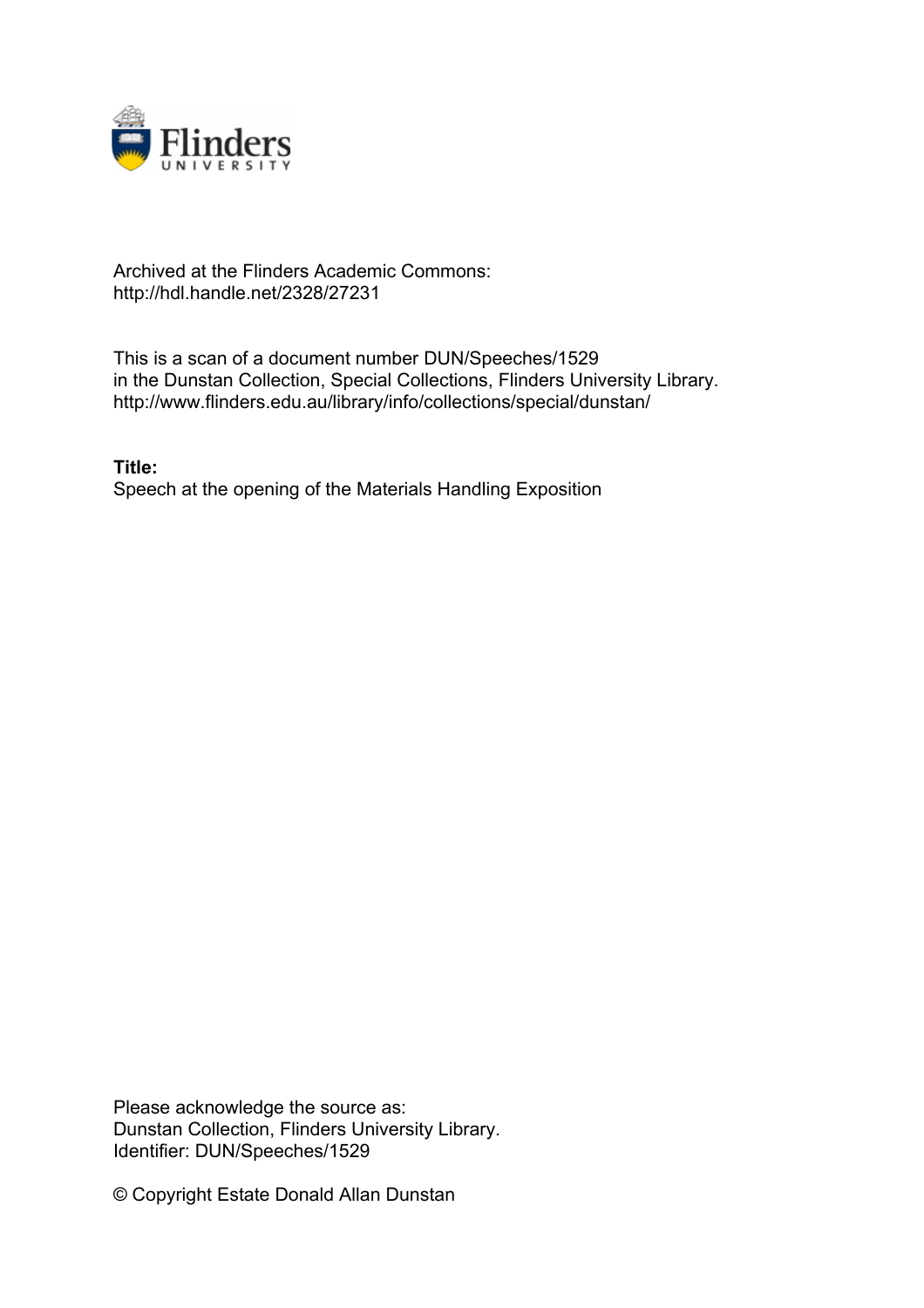## SPEECH BY THE PREMIER, MR. DUNSTAN, AT THE OPENING OF THE MATERIALS HANDLING EXPOSITION. ELIZABETH. 21/9/71.

I WELCOME THIS OPPORTUNITY TODAY TO OPEN THE MATERIALS HANDLING EXPOSITION ORGANISED BY THE PRODUCTIVITY GROUP AND INDUSTRIAL DEVELOPMENT ADVISORY COUNCILS .

FOR MANY, TOO MANY, PEOPLE "MATERIALS HANDLING" REMAINS ONE OF THOSE PHRASES THE VERY SOUND OF WHICH INVOKES GALLOPING DISINTEREST. THEY SWITCH OFF.

FORTUNATELY THIS IS NOT GENERALLY TRUE AND THERE'S AN INCREASING APPRECIATION OF JUST HOW IMPORTANT A FACTOR IT IS .

THE CHARGES INCURRED IN MOVING GOODS AND MATERIALS TO, THROUGH AND FROM THE PRODUCTION PROCESS CAN BE A VERY HIGH COMPONENT OF FINISHED COSTS. ONE ESTIMATE IS THAT MATERIALS HANDLING ACCOUNTS FOR MORE THAN HALF THE NATIONAL WAGE BILL.

ANY IMPROVEMENTS IN THIS AREA CAN HAVE AN IMMEDIATE EFFECT ON PRODUCTIVITY AND IN PROVIDING THOSE WHO INITIATE THEM WITH A GREATER COMPETITIVE EDGE. THIS IS PARTICULARLY IMPORTANT IN SOUTH AUSTRALIA.

PAGE 2.

1529

OUR CENTRAL GEOGRAPHIC POSITION IN AUSTRALIA AND OUR LOWER COST STRUCTURE ARE MAJOR SELLING POINTS WHICH ENABLE US TO SECURE DEVELOPMENT AND PENETRATE OTHER MARKETS.

IT IS AXIOMATIC, HOWEVER, THAT THIS MEANS THAT TRANSPORTATION AND HANDLING CHARGES HAVE A CARDINAL PLACE IN OUR MANUFACTURING COST STRUCTURE. WE REQUIRE TO UTILIZE THE MOST EFFICIENT METHODS AVAILABLE IF WE ARE TO RETAIN OUR HOLD ON OTHER DOMESTIC MARKETS AND IF WE ARE TO DIVERSIFY AWAY FROM OVER-RELIANCE ON THEM TO A GREATER PROPORTION OF EXPORT SALES .

BENEFITS OBTAINED BY SOUTH AUSTRALIAN FIRMS AND ORGANISATIONS IN THE WAY OF BETTER PACKAGING, HANDLING AND MOVEMENT OF GOODS CONFER INDIRECT BENEFITS ON THE STATE AS A WHOLE.

THEREFORE AN EXHIBITION SUCH AS THIS WHICH ALERTS OUR INDUSTRIES TO THE POTENTIAL IN THIS FIELD IS A MOST WELCOME EVENT AND ONE WHICH HAS THE FULL SUPPORT OF MY GOVERNMENT.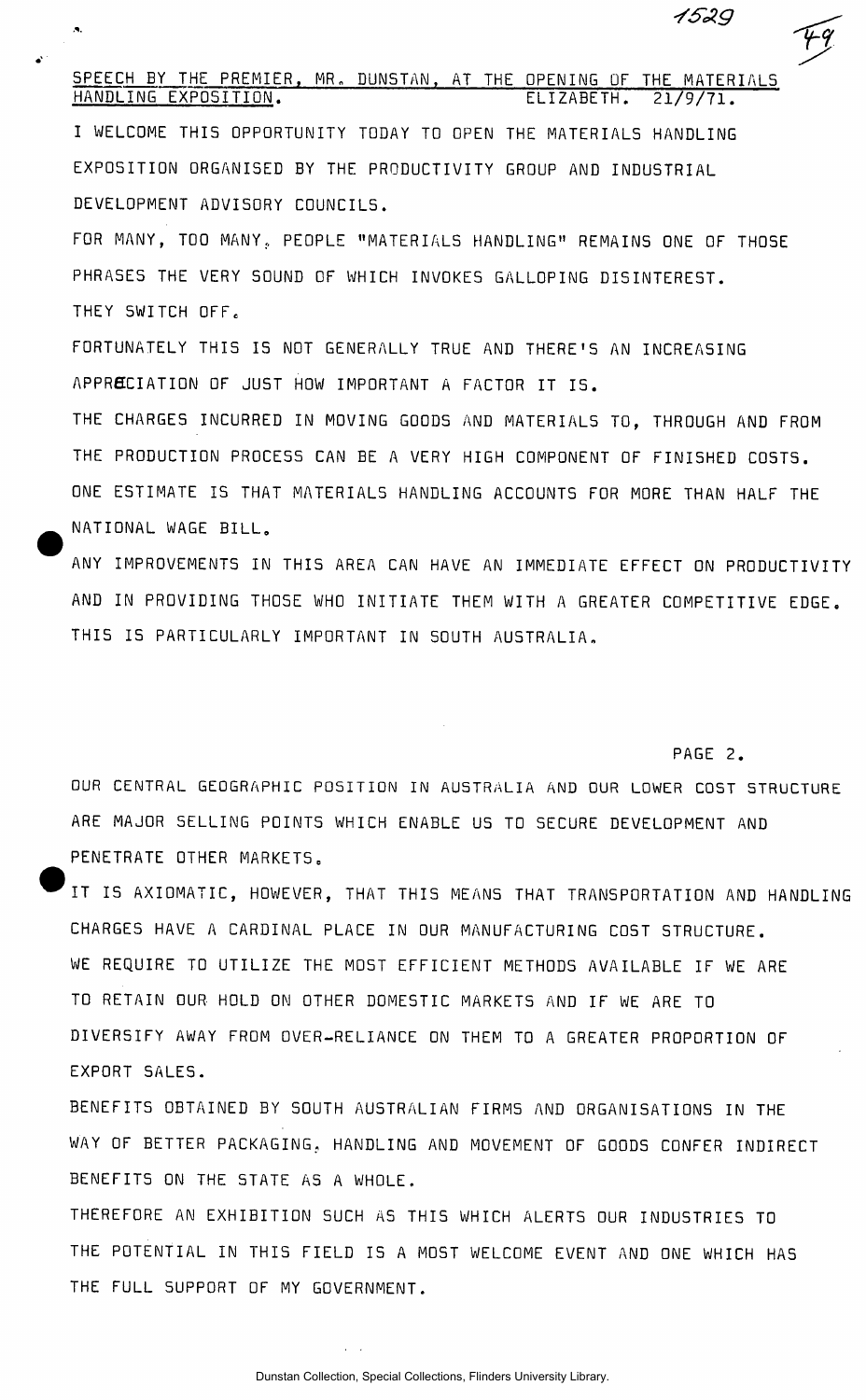THE CHANGES WHICH HAVE TAKEN PLACE IN MATERIALS HANDLING OPERATIONS IN RECENT YEARS HAVE BEEN NOTHING SHORT OF DRAMATIC - SOME OF THE EVIDENCE IS AROUND US TODAY.

THESE ARE PART OF THE BROADER TECHNOLOGICAL EVOLUTION WHICH IS , LITERALLY, RESHAPING OUR LIVES.

THE FULL IMPACT OF THIS IS STILL, DESPITE A WELTER OF WORDS ON THE SUBJECT, NOT GENERALLY APPRECIATED.

THORNTON WILDER ONCE DEFINED TECHNOLOGY AS "THE EXCESS OF SCIENTISTS WHO LEARN TO MAKE THINGS FASTER THAN WE CAN LEARN WHAT TO DO WITH THEM" .

NOTHING COULD BE FURTHER FROM THE TRUTH.

THE CONSEQUENCES OF THE CHANGES OF THE PAST COUPLE OF DECADES AND THOSE WE CAN NOW FORESEE ARE LIKELY TO BE GREATER THAN EITHER THE FRENCH, RUSSIAN OR AMERICAN REVOLUTIONS.

PAGE 4.

CHANGE ON THIS SCALE WILL IMPOSE ON US ALL THE NEED TO MAKE SOME MOMENTOUS CHOICES BECAUSE TECHNOLOGICAL CHANGE ISN'T ONLY A SIMPLE (OR COMPLEX) MATTER OF NUTS, BOLTS AND COMPUTERS.

IT HAS A HUMAN FACE.

THE CHANGES NOW UPON US HAVE THE POTENTIAL - AND IN SOME AREAS HAVE ALREADY HAD THE EFFECT - OF FREEING MILLIONS FROM DRUDGERY, BRINGING INCREASED PROSPERITY AND LEISURE, IMPROVING HEALTH AND EVEN LIFE SPAN.

EQUALLY TECHNOLOGY CAN MEAN, AND AGAIN HAS MEANT, CLOGGED, UNWORKABLE CITIES, A POLLUTED ENVIRONMENT AND LOSS OF PRIVACY. THE CHOICES, AS I SAID, ARE MOMENTOUS.

THE PROMISE IS GLITTERING.

THIS MAY SEEM RATHER FAR FROM THE MUNDANE WORLD OF MATERIALS HANDLING BUT IT IS PART OF THE SAME WORLD.

TECHNOLOGICAL IMPROVEMENTS IN THIS AREA HAVE ON A SMALLER SCALE, THE SAME EFFECT OF PROMOTING PRODUCTIVITY AND THEREFORE INDIVIDUAL PROSPERITY.

## PAGE 3.